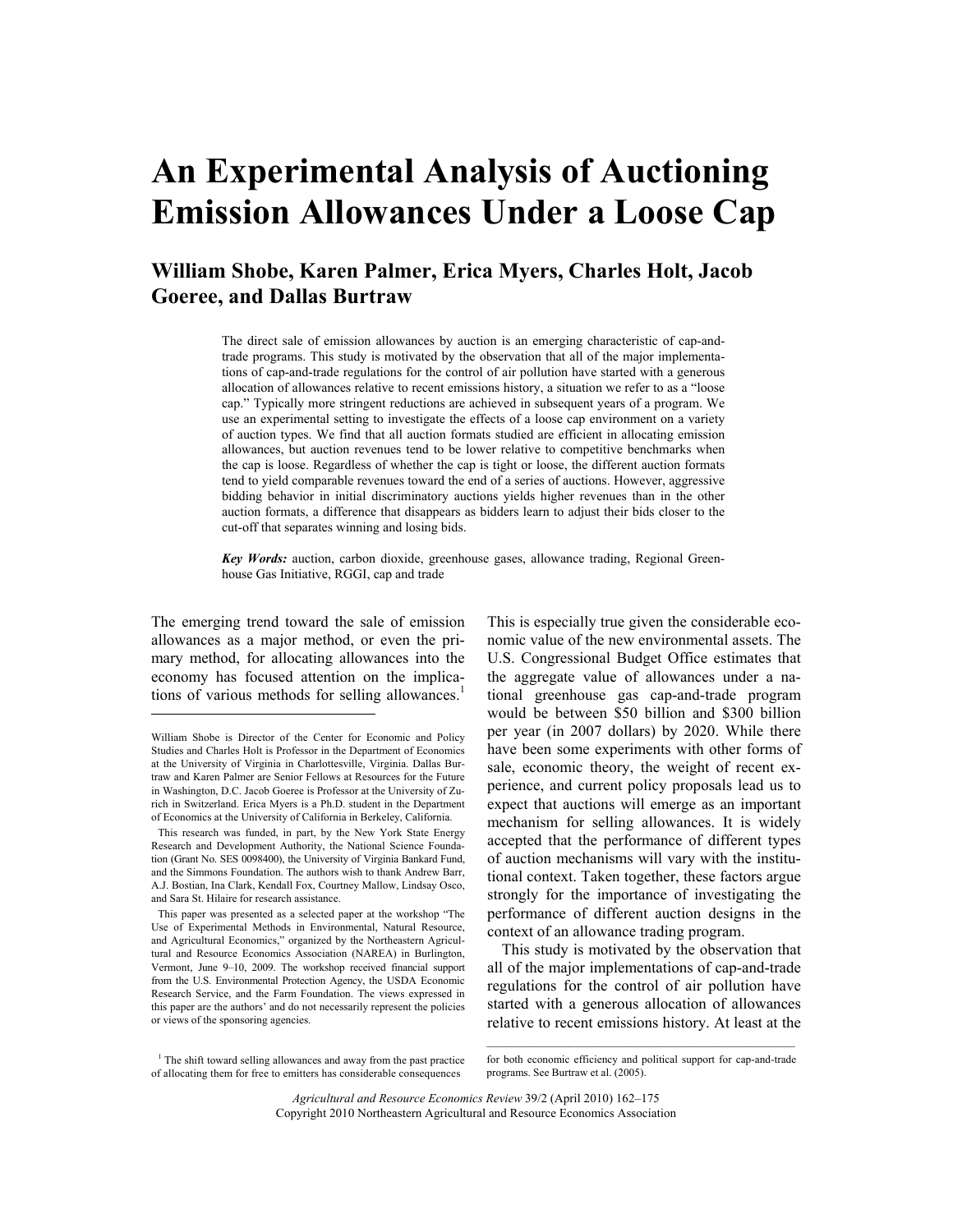outset, the supply of allowances has been plentiful relative to the number of allowances needed for compliance. In some cases the supply has remained plentiful, while in others the supply has become progressively tighter. We use the term "loose cap" to refer to cases where the supply of emission allowances is relatively high, that is, relatively close to the unconstrained market equilibrium. This might be relevant in absolute terms, if the emissions constraint does not bind at least for a short period of time, but more generally a loose cap is a relative concept. We investigate the performance of alternative types of auctions when the cap is loose and the expected auction price is low.

 The relative slackness of an emissions cap could have implications for the preferred design of an allowance auction. Smith (1967) found that, in an experimental setting where bidders in a sealed-bid auction shared a common, but imperfectly known, value for multiple units of a good, a loose cap produced a divergence in the performance of different auction types. Specifically, Smith found that uniform-price auctions generated more revenue than discriminatory-price auctions when excess demand was low, but that uniform and discriminatory auctions generated comparable levels of revenue when excess demand was high.

 In this paper, we investigate the effects of a loose cap environment on a variety of auction types. We compare single-round, sealed-bid auctions, both discriminatory and uniform price, with the multi-round, ascending-price, English clock auction. In single-round, sealed-bid auctions, bidders submit a demand schedule for blocks of allowances so that bids have both price and quantity dimensions. In multi-round auctions, bidders submit quantities at a given price. If demand exceeds supply, the price is raised (like the advancing of a clock) until demand is equal to supply. We investigate the performance of the English clock auction both with and without excess demand information provided to bidders between rounds.

 We find that whether the cap is tight or slack, all auction formats studied are nearly 100 percent efficient in allocating emission allowances, with no systematic differences among them—e.g., allowances are distributed initially in the auction to those who value them most. As we would expect in the less competitive environment of a loose cap, the amount of revenue raised in the auction appears to be less, relative to a competitive (Walrasian) prediction determined by the supply and demand for permits, than revenue under a tight cap for all auction types. In terms of revenue generation, differences between auction formats are relatively minor. However, one notable effect of the auction design is that aggressive bidding in discriminatory auctions yields higher revenue early in a series of auctions, a pattern that tends to diminish later as bidders learn more about the likely level of the highest rejected bid.

#### **Background and Literature**

Several cap-and-trade programs for controlling air emissions have been characterized by loose caps, particularly during their early years of operation (Ellerman et al. 2000). More generally, research by Harrington, Morgenstern, and Nelson (2000) suggests that environmental regulations often end up being less costly than was anticipated at the time of their adoption and that overestimation of baseline emission levels and failure to take account of the emission-reducing effects of technological change are important factors that contribute to that overestimation.

 Probably the most famous case of a loose cap is Phase I of the European Union Emissions Trading Scheme (EU ETS). This program was implemented prior to the availability of an accurate inventory of  $CO<sub>2</sub>$  emissions in the EU. Once it became clear that the number of allowances allocated was more than needed for compliance, the price of EU ETS allowances crashed. The fall was exacerbated by the limited lifespan of Phase I allowances, which were not bankable into Phase II. One auction of  $CO<sub>2</sub>$  allowances under Phase I closed at a price of 0.7 euros per ton of  $CO<sub>2</sub>$ , a fraction of the price just weeks earlier (Ellerman and Buchner 2007).

 The first incentive-based program to be implemented anywhere in the world on a large scale was the phase-down of lead in gasoline in the United States in the mid-1980s. The regulations permitted trading and banking of lead permits through inter-refinery averaging of the lead content of a gallon of gasoline. The standard started at 1.1 grams of lead per gallon in 1982, was lowered to 0.5 in 1985, and finally was reduced to 0.1 in 1986 (Kerr and Newell 2003).

 In California, the Regional Clean Air Incentives Market (RECLAIM) program to cap emissions of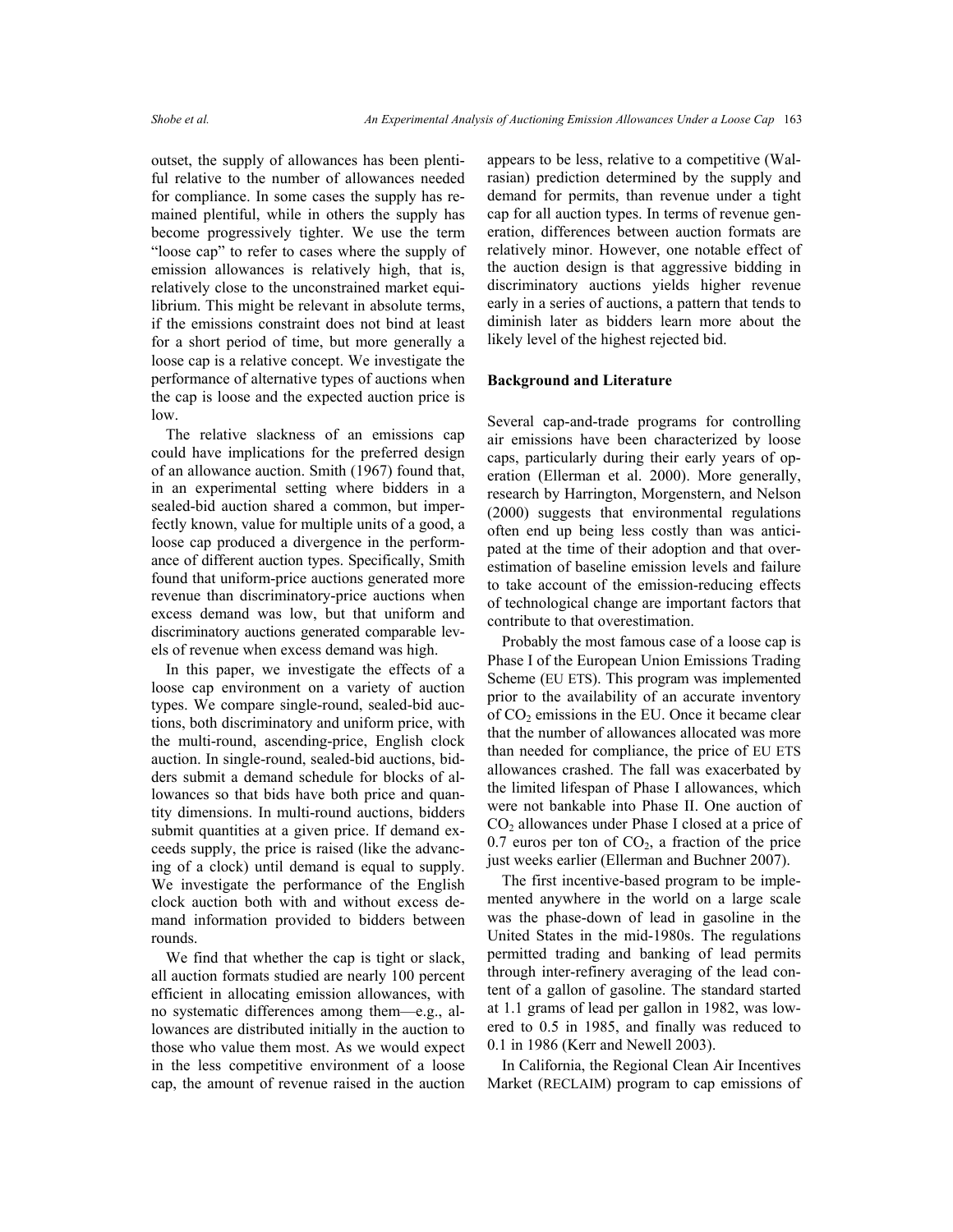$NO<sub>x</sub>$  in the Los Angeles Basin began in 1994. Under this program, regulated facilities were free to pick their baseline emissions level from a time period of strong economic activity, and as a result the aggregate emissions cap was not binding during the early years of the program (Burtraw et al. 2005). The Emissions Reduction Market System for volatile organic materials in Chicago has been persistently slack, with emissions falling far below the cap between 2001 and 2005 (Evans and Kruger 2007). A number of factors have contributed to the slackness of the Emissions Reduction Market System, including inflated baseline emissions, closure of regulated facilities, and interactions with regulations directed at other air pollutants.

 The U.S. sulfur dioxide emissions trading program initiated in 1995 was specifically designed to be relatively slack at first, with a significant tightening of the cap in a second phase. Changes in technology, fuel markets, and regulations of the railroads contributed to a decline in compliance cost by the first year of implementation that was not anticipated when the program was enacted in 1990 (Burtraw 2000, Carlson et al. 2000). Only after trading started in 1993 in advance of implementation did it become clear just how slack the initial cap was. An annual revenueneutral auction that was first held in advance of the compliance period played an important role in the discovery of compliance costs and the associated allowance price that ultimately obtained in the market. Low prices, thin trading, and large amounts of allowance banking characterized the early market for  $SO_2$  allowances (Ellerman et al. 2000).

 In January of 2009, ten northeastern states from Maryland to Maine launched the Regional Greenhouse Gas Initiative (RGGI), the second mandatory emissions cap-and-trade program for greenhouse gas emissions in the world and the first in the United States. For the years 2009 through 2014, the RGGI program caps total annual  $CO<sub>2</sub>$ emissions from electricity generators in the region at a level approximately 4 percent above the average annual  $CO<sub>2</sub>$  emission levels in the years 2000– 2004. Beginning in 2015, the cap will decline about 2.5 percent per year for four years, until it is 10 percent below the initial cap by 2019. In addition to allowing full trading of allowances, the program provides flexibility by allowing for 3-year compliance periods, with the first period extending from 2009 through 2011, full allowance banking into future compliance periods, and limited use of emission offsets.

 The RGGI cap on carbon emissions was set with the idea that it would be "loose" in the early years of the program, so as not to stifle economic growth or cause shortages in the electricity market. However, as the first  $CO<sub>2</sub>$  cap-and-trade program in the United States, the RGGI program is subject to much uncertainty. One of the many sources of uncertainty is the stringency of the annual  $CO<sub>2</sub>$  emissions cap compared to actual emission levels in the absence of a cap. Several recent analyses (Environment Northeast 2008, New Carbon Finance 2007, Point Carbon Research 2007) have compared the trend in  $CO<sub>2</sub>$  emission levels and projected emission levels from electricity generators in the region to the level of the emissions cap. The evidence suggests that, at the outset of the program, projected annual emissions could fall short of the initial annual RGGI emissions cap of 188 million tons.

 Even before the 2008–2009 recession, predictions suggested that the RGGI caps might not be binding in the initial years of the program. Predictions of slack demand were based on the growth in natural gas fired generation in the region, $2\pi$ resulting both from greater use of natural gas in dual-fueled boilers that can burn both oil and natural gas and, importantly, the increase in new, highly efficient, natural gas fired capacity in the region. The relative costs of different fossil fuels helps determine the demand for emission allowances through their effect on the dispatch of different types of generators in the electricity sector. For example, in 2004 a spike in natural gas prices led to greater use of coal to produce electricity, which contributed along with the introduction of the Clean Air Interstate Rule to a marked increase in  $SO_2$  allowance prices (Burtraw et al. 2005). Two years later, total emissions of  $SO<sub>2</sub>$  from regulated generators fell by over 800,000 tons relative to emissions in 2005. Nearly 30 percent of that reduction (or approximately 3 percent of the total annual supply of allowances) was attributable to the substitution of natural gas (which emits no  $SO<sub>2</sub>$ ) for oil (which does) at dual-fueled generating units in response to increases in the relative

 $\overline{a}$ 

<sup>2</sup> Weather has also been mentioned as a contributing factor. It is not yet known whether this is a transitory or longer-term phenomenon.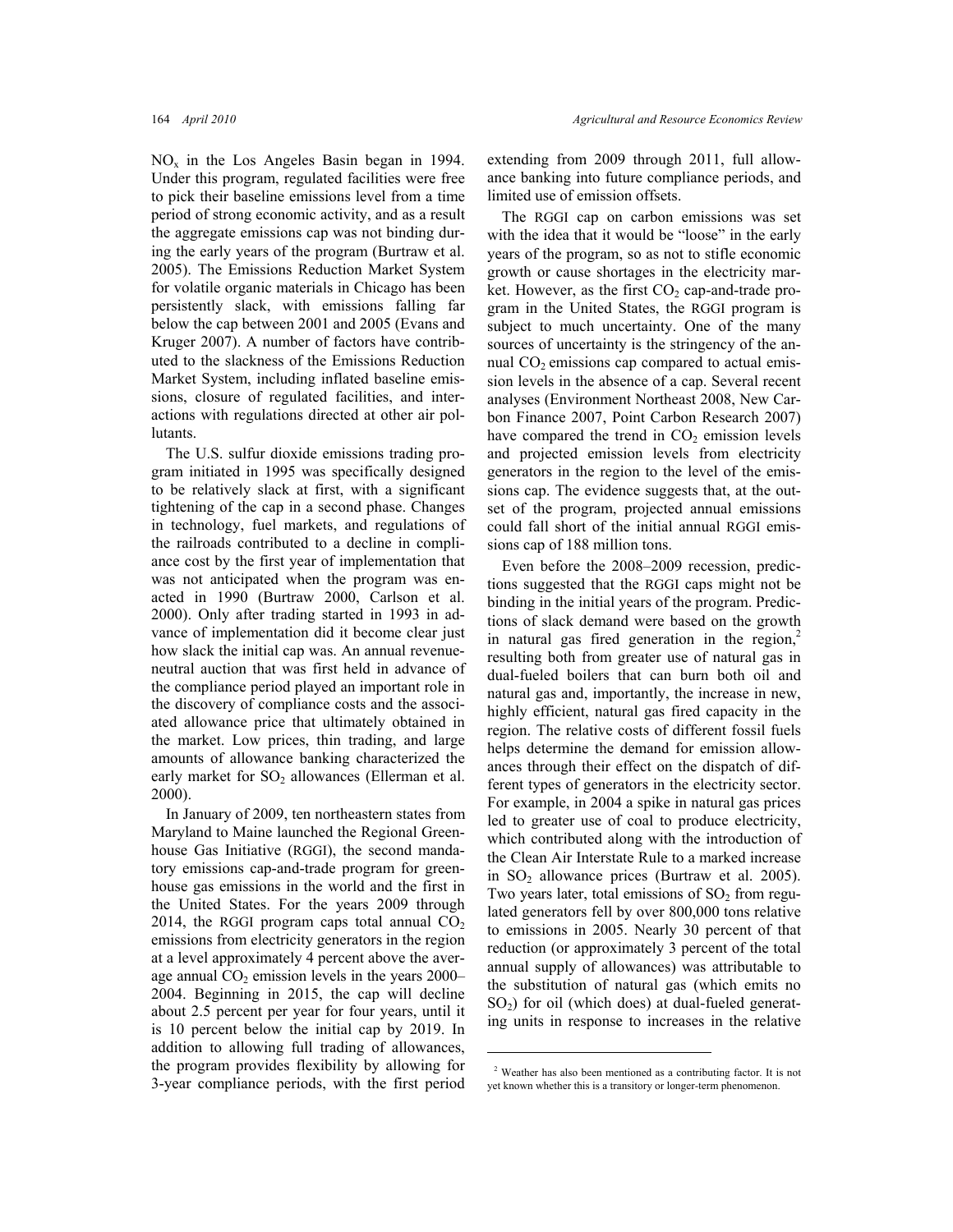price of fuel oil (U.S. Environmental Protection Agency 2007). An increase in demand for  $CO<sub>2</sub>$ emission allowances of similar magnitude could result if a major nuclear plant in the region were to unexpectedly go offline for a period of time.

 Another factor that will influence demand for emission allowances is the level of overall demand for energy. If a cap-and-trade program is coupled with programs to enhance energy efficiency, as envisioned in the  $CO<sub>2</sub>$  programs in RGGI and in California (California Air Resources Board 2008), the level of demand for allowances will depend importantly on the effectiveness of those energy efficiency programs and policies. In RGGI, the memorandum of understanding among the ten participating states specifies that at least 25 percent of the value of emission allowances must be directed toward strategic energy investments such as renewables and energy efficiency, and most of the states plan to use at least this portion of the RGGI allowance auction revenue to fund energy efficiency programs. Simulation modeling suggests that increasing the share of emissions-allowance revenue dedicated to funding efficiency programs could reduce RGGI allowance prices by as much as 9 percent relative to a baseline of only 25 percent of RGGI revenue being dedicated to energy efficiency (Ruth et al. 2008).

 In the case of RGGI, there are factors that will help to mitigate the type of allowance-price collapse that happened in the European Union allowance market at the end of the first commitment period. First, there is a reserve price in the RGGI allowance auctions of \$1.86 per ton, which means that the RGGI states will sell no allowances in the auction at a price below \$1.86. Second, and unlike Phase I of the EU ETS, the RGGI program allows full banking of allowances and the possibility of purchasing allowances at a low price today and saving them for use when economic growth leads to greater electricity demand. In fact, in the first four RGGI auctions, all of which occurred during a serious recession, allowance prices closed well above the reserve price of \$1.86, at \$3.07, \$3.38, \$3.51, and 3.23, respectively.<sup>3</sup> Even as demand faltered and prices fell

 $\overline{a}$ 

due to low utility emissions during 2009, the reserve price was never binding. The ability to bank allowances into future, post-recession years helps keep the price of allowances above the reserve price even in years of relatively slack demand.

 The relevance of this slack demand to auction design arises from a developing expectation that, in the future, most cap-and-trade programs, and in particular those for controlling  $CO<sub>2</sub>$  emissions, will provide for the auction of a significant share of allowances. Unlike what has occurred in previous emission cap-and-trade programs, the states participating in the RGGI program are, collectively, planning to auction roughly 90 percent of the emission allowances created by the program.

 The RGGI states decided to expand the role for auctions, in part because they recognized that giving allowances away for free would not prevent electricity producers in the region from folding the value of emission allowances into their bids in the power market. The region has moved almost entirely away from cost-of-service pricing to market-based pricing in electricity markets, which means that the opportunity costs of emission allowances would be passed on in electricity prices even if allowances were received for free by the regulated firms.

 In contrast, most prior emissions trading programs, including the  $SO_2$  and  $NO_x$  trading programs in the United States and the first two phases of the European Union's Emissions Trading Scheme, began by granting the emission allowances to current emitters for free. Recent regulatory and legislative proposals indicate that the RGGI cap-and-trade program presages a trend of increasing reliance on auctions for allowance allocation. For example, current proposals in the EU provide for selling a substantial majority of the allowances used by electricity generators in the third phase of its program beginning in 2013. At the time of this writing all major proposals for a U.S. federal greenhouse gas cap-and-trade program envision a significant role for auctions, although some prominent proposals provide, at least initially, for a split between auctions and free allocation.

 As allowance auctions become more prevalent, their performance under different market settings takes on increasing importance. Given the possibility of low excess demand especially at the outset of allowance markets, the choice of auction

<sup>&</sup>lt;sup>3</sup> For the auctions from March 2009 forward, an auction was also held for a later vintage of allowance, which cannot be used prior to 2012. These allowances sold for lower prices, reflecting their lower "convenience value."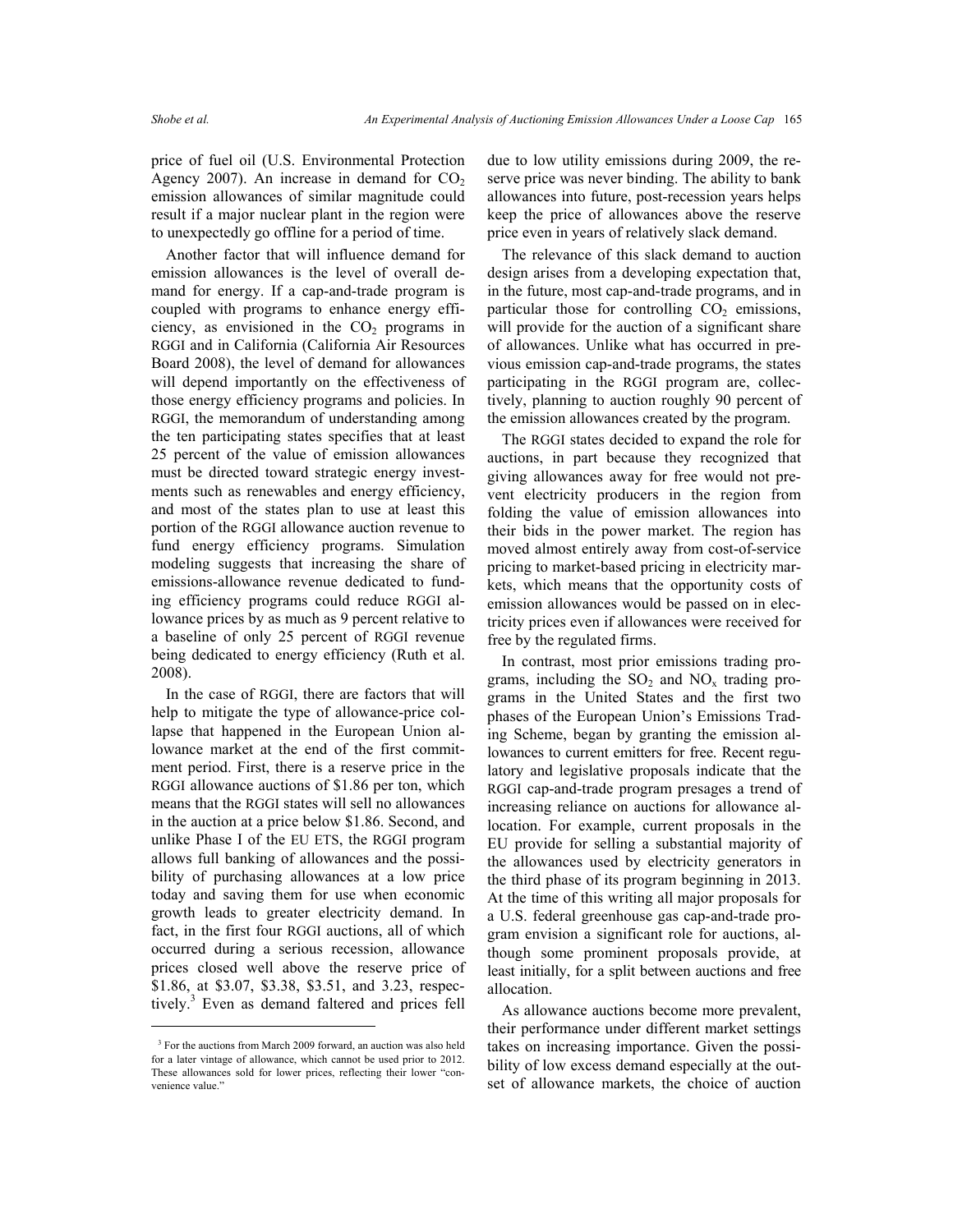design should include consideration of the impact of low excess demand on auction performance.

#### **Procedures**

In the RGGI program, emission allowances are distinguished by the first date at which they can be used for compliance, and they can be used at any time after that. Allowances with the same vintage are identical, and therefore auctions for emission permits are multi-unit auctions. In the experiment, the term "permit" is analogous to allowances in RGGI, each bidder is assigned several units of production capacity, and each unit of production from a particular type of capacity unit requires some number of emission permits, which varies among participants to reflect a distribution of combustion technologies. Bidders' values for permits are determined by the profit margins on their production capacity and by the number of allowances needed to cover the production activity.

 The auction formats that we consider are distinguished in two dimensions: by whether or not there are multiple rounds of bidding, and by whether or not all bidders purchase permits at the same "uniform" price. In the single-round auctions, bidders submit sealed bids for blocks of permits, and it is possible to make different bids for each block. These bids are then ranked from high to low as a pseudo demand function, and then the vertical supply of permits being auctioned determines which bids are accepted. In a "discriminatory price" auction, successful bidders pay their own bid prices, whereas in a singleround "uniform-price" auction, all pay the same market-clearing price, which is set at the highest rejected bid. In both formats, bids are required to exceed a pre-announced reserve price. The third format we consider is a multi-round "clock auction" in which bidders state how many blocks they wish to purchase at an announced price, and in which in each round the price is raised sequentially, as if by hands of a clock. The clock price begins at the reserve price and stops rising when aggregate bidder quantity demanded is less than or equal to the auction quantity supplied. In each round, bidders can reduce their quantity as the price rises, or leave demand unchanged, but they cannot increase the quantity of their bid according to the auction "activity rules" that force bidders to participate actively from the beginning.

To maintain comparability with the other auction formats, prices with the clock are incremented by the same fixed increment that corresponded to possible bid increments in the single-round formats. The experiments implemented two versions of the clock: one in which bidders were not told the aggregate demand quantity after each round, and one in which they were provided with this information.4

 Burtraw et al. (2009) report an experiment with these auction formats under treatment conditions that were designed to facilitate tacit or explicit collusion, e.g., the presence of a chat room or the existence of a secondary market where trades can be arranged to adjust for failure to obtain allowances in a collusive phase. In all of the auctions reported in that paper, however, the cap on emissions was tight in the sense that the available supply of permits in each auction was only about two-thirds of what would be demanded at a price of zero. In this paper, we report two series of auctions: a baseline series where supply is two-thirds of the quantity that would be demanded at a zero price, and a loose cap series with a cap that represents about 90 percent of the quantity that would be demanded at a zero price.

 In a loose cap environment, most bids will end up being accepted, and the resulting reduction in competition can serve as a useful "stress test" of auction formats. In a uniform-price auction, there may even be a role for the exercise of unilateral market power if the cap is so loose that a single bidder can profit from bidding lower on allowances for marginally profitable capacity units in the hopes of lowering the clearing price on a large number of other, more profitable units. This strategy is referred to in the literature as "demand reduction." In a clock auction with low excess demand to begin with, a small amount of demand reduction by one or more bidders will stop the clock at low prices. Similarly, there is less risk to bidding low on marginal units in a multi-unit discriminatory auction with a loose cap since a higher proportion of bids will be accepted, and the resulting bid reductions may cause revenue to be lower than in uniform-price auctions. This revenue comparison might be reversed if there is

 $\overline{a}$ 

 $4$  The clock auction implemented in the recent Virginia  $NO<sub>x</sub>$  auction did not provide excess demand information (Porter et al. 2009), and the auction administrators felt that this decision may have prevented the clock from stopping before it did (Holt et al. 2007).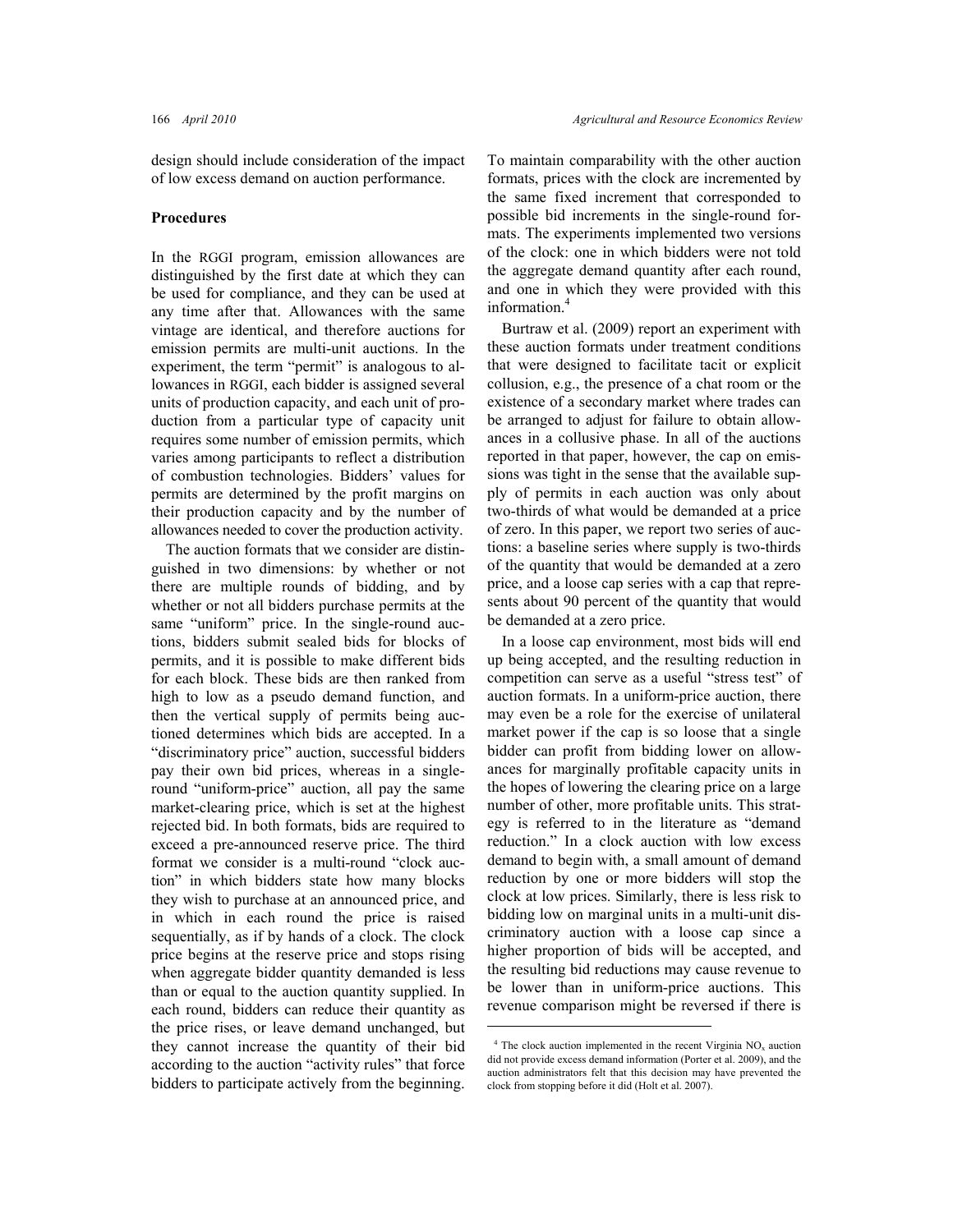demand-withholding in uniform-price or clock auctions.

 The experimental design implemented an asymmetry motivated by the difference between high emitters (e.g., those using coal) and low emitters (those using natural gas). Each laboratory auction involved 6 bidders, with 3 "high users" requiring 2 permits per unit of production capacity used, and 3 "low users" who were required to remit 1 permit per unit of production capacity used. All bidders were given 5 units of capacity, regardless of whether they were low or high users, reflecting the approximate equal proportions of electricity production by each type of producer. Thus, low users would demand 15 permits (=  $3 \times 5 \times 1$ ) and high users would demand 30 permits (=  $3 \times 5 \times 2$ ), for a total demand of 45 permits at a price of zero. For the loose cap treatment, 40 permits were sold in each auction, and for the tight cap treatment, 30 permits were sold in each auction. Each unit of capacity could be used to produce a unit of a product that sold for a known price. Since permits could not be banked in this experiment, their values were determined by the difference between the product price and the production cost, divided by the number of permits required. Bidders received randomly determined production costs associated with each unit of capacity; these costs were draws from uniform distributions—[2, 6] for high users, and [5, 10] for low users—with new draws made for each successive auction. The permit values resulting from a given set of cost draws can be arrayed from high to low like a demand curve, as shown in Figure 1, where the auction supply is represented as a vertical line at the supply of 40 permits (loose cap).

 In Figure 1, the intersection of the value array and the auction supply determines a Walrasian price, which will vary from one auction to the next depending on the actual cost draws. Laboratory sessions involved 6 bidders who participated in a series of 8 auctions over the course of an hour (including the reading of instructions). Both loose and tight cap treatments involved uniform, discriminatory, and clock auction formats. In addition, the loose cap treatment included a clock auction with full information about excess demand at the end of each round of bidding. Each combination of auction format and cap (loose or tight) involved 6 experimental sessions, each with 6 bidders. The random cost draws were balanced across treatments, by using a given random number "seed" for the first session of each auction type, a second random number seed for the second session of each auction type, etc. There were 252 subjects who participated in the study. All were students at the University of Virginia, and were paid their earnings in cash at the end of each session. Participants received a \$6 initial payment, and earnings in the auctions ranged from \$15 to \$45 after being converted (at a rate of 30 cents per experiment dollar). The auctions were run using a web-based program that is publicly available on the Auctions Menu of the Veconlab site.<sup>5</sup>

 For each auction, we determined the maximum economic surplus that could be achieved given the fixed product price, the individual cost draws, and the number of permits being auctioned. This surplus is the area below the value array and to the left of the auction supply. In an actual auction, variations in bidding behavior may cause some permits to be purchased by bidders with low values, and the actual efficiency is determined by dividing the value of the resulting allocation by the maximum possible value. A second measure of auction performance is the amount of revenue that it raises. If all bidders bid their full values in a discriminatory (pay-as-bid) auction, the seller would receive the maximum revenue amount, which is the area below demand and to the left of the auction quantity, i.e., the entire economic surplus. We will use a more realistic benchmark for revenue: the amount of money that would be raised if all permits sold at the market-clearing "Walrasian" price determined by the intersection of the supply and demand curves as depicted in Figure 1 for the case of a loose cap.

### **Results**

 $\overline{a}$ 

Figure 2 shows the average prices for each of the 8 auctions with a tight cap. Each solid line corresponds to a different auction format, and the dashed line shows the Walrasian price predictions. All prices represent averages across the 6 sessions. All these prices are close to the Walrasian prediction, and there is no obvious trend in price levels. The small price differences do not result in significant differences in auction revenues as determined by a Wilcoxon matched-pairs

<sup>5</sup> At http://veconlab.econ.virginia.edu/admin.php.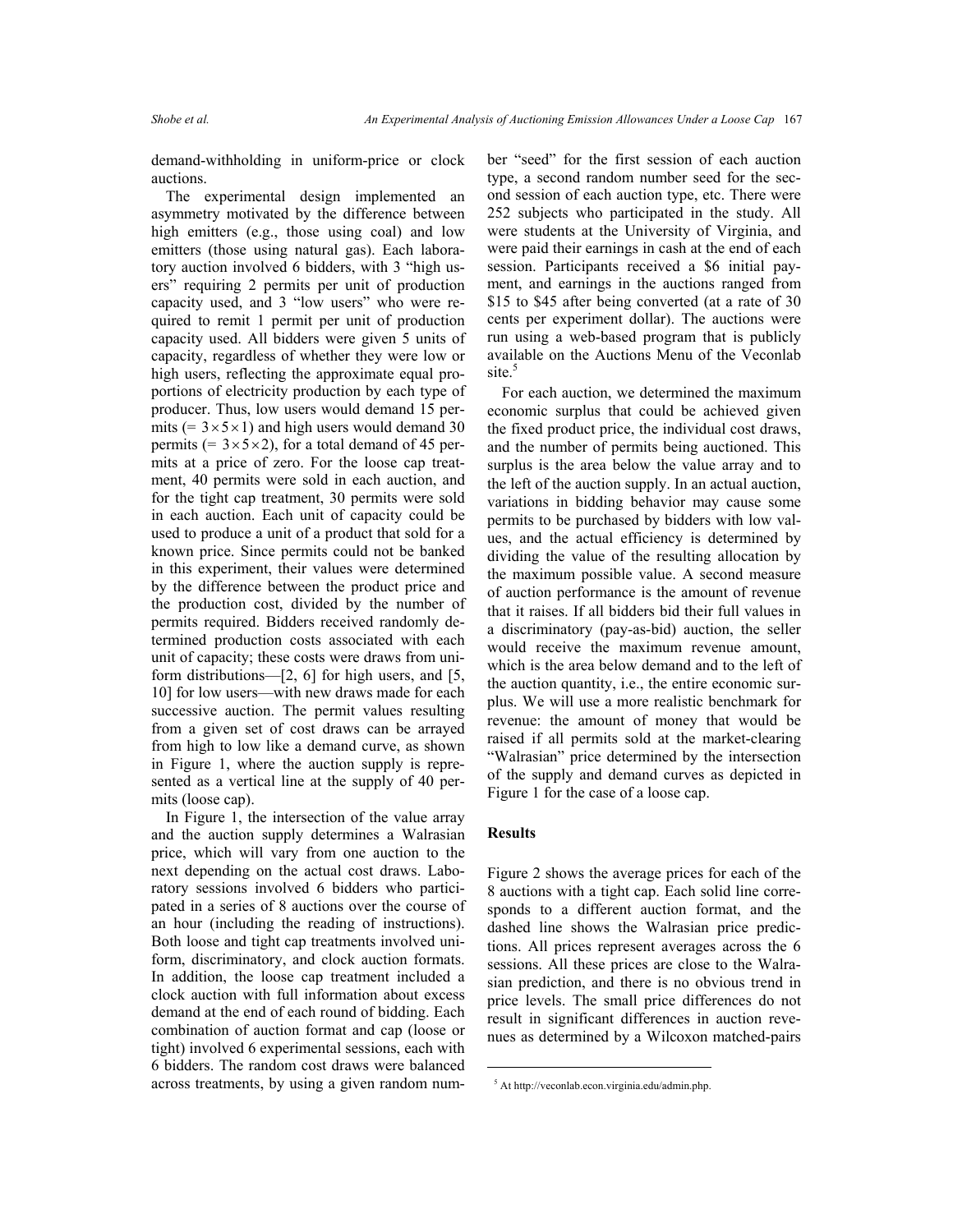

**Figure 1. Permit Values and Walrasian Equilibrium with a Loose Cap** 



**Figure 2. Average Price Paid per Permit: Tight Cap** 

test using revenue averages for each session.<sup>6</sup> To summarize, differences in auction formats do not

 $\overline{a}$ 

have much impact on revenues in the competitive, tight cap environment.

 Figure 3 shows the average price for each of the auction formats in the loose cap environment. This dynamic representation reveals an interest-

<sup>6</sup> Using data from the final four auctions, the p-values for pairwise comparisons between auction formats are all greater than 0.10.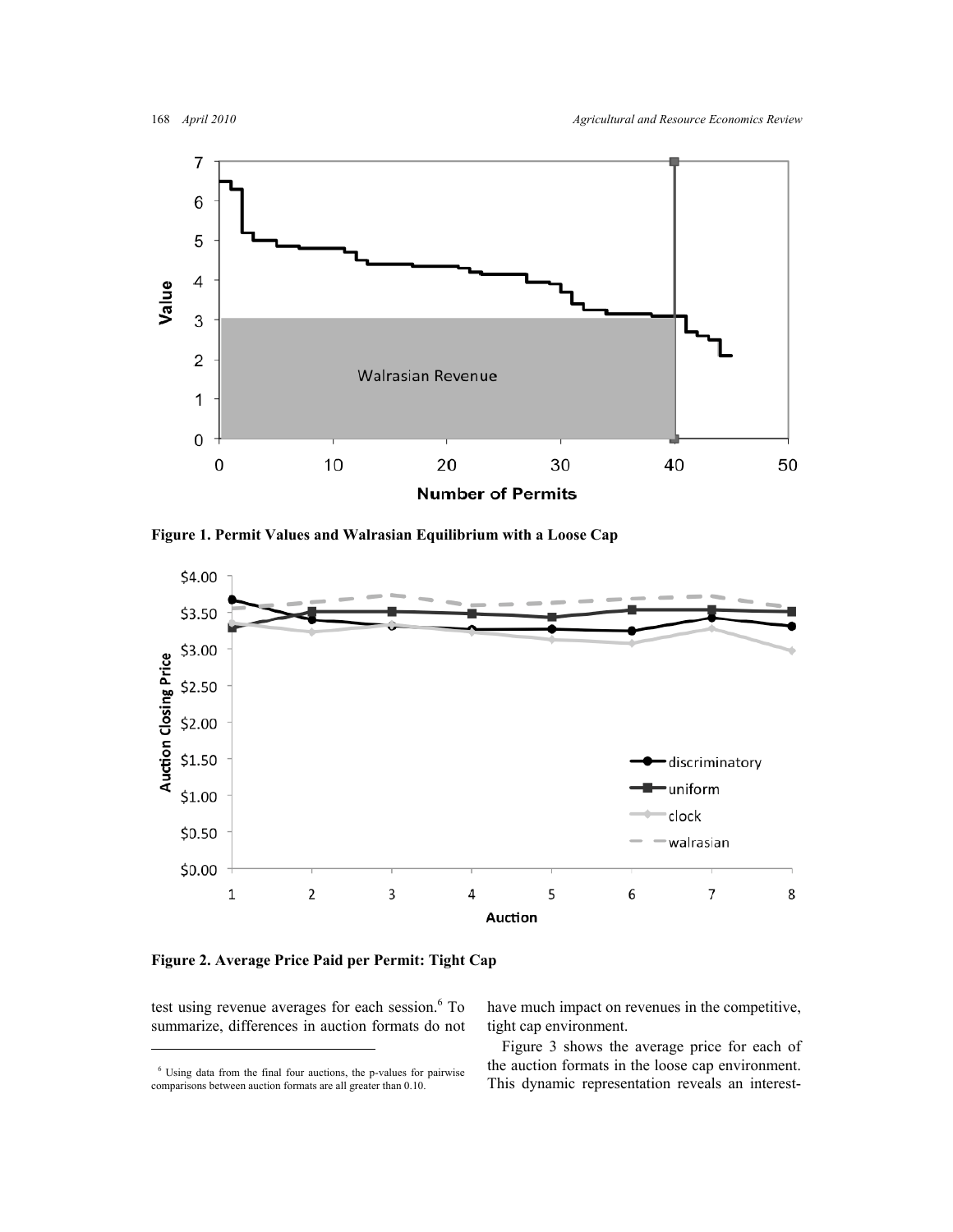

**Figure 3. Average Price Paid per Permit: Loose Cap**

ing pattern in which the discriminatory auction yields higher average prices especially in early auctions, but this difference appears to taper off by the end of the series. Using data from the first four auctions in each session, the discriminatory format raises significantly more revenue than the other three formats.<sup>7</sup> In the last four auctions, the only significant difference is that the discriminatory auction raises more revenue than the clock auction with full information ( $W = 0$ ,  $p = 0.031$ ). There is no difference between the revenues raised under the two types of clock auctions in either case (W=  $6$ , p= 0.438, for the first four auctions, and  $W = 5$ ,  $p = 0.313$ , for the last four auctions).

 Table 1 summarizes the results for tests of differences between auction types within a given "cap tightness" regime. Given the null hypothesis of no differences between auctions under a given regime, we cannot reject the null hypothesis for any auction comparisons under the tight cap. That is, evidence does not suggest a difference between auction types under a tight cap. Under the loose cap, only the comparison of discriminatory sealed-bid to the full-information clock gives a

 $\overline{a}$ 

**Table 1. Differences in Auction Revenues Within a Regime** 

| Regime | Test of $H_0$ that auction types raise the same<br>revenue (last 4 observations)                                                                                                            |
|--------|---------------------------------------------------------------------------------------------------------------------------------------------------------------------------------------------|
| Tight  | Cannot reject $H_0$ for any pairwise comparison of<br>auction types.                                                                                                                        |
| Loose  | Discriminatory auction raises more revenue than<br>the full-information clock auction (reject $H_0$ with<br>$p=0.031$ ). Cannot reject H <sub>0</sub> for any other pairwise<br>comparison. |
|        |                                                                                                                                                                                             |

statistically significant difference; we reject the null hypothesis with  $p = 0.031$ , and conclude that discriminatory auctions raise more revenue than the full-information clock.

 Some interesting properties of the sealed-bid auctions are revealed by an analysis of individual bid data and the way that bid patterns evolve over time. Figure 4 shows the bid data for the six uniform-price sessions. Bid values are on the vertical axis, and permit values are on the horizontal axis. Individual bids are shown for the first four auctions (left) and the last four auctions (right). Larger data points represent higher frequencies of that bid/value combination. If bidders are bidding their true values for permits, the data would fall

<sup>7</sup> In the first four auctions, the signed rank test statistic comparing the discriminatory-price auction to each of the other auction formats considered yielded a test statistic of 0 and a p-value of 0.031 in each case.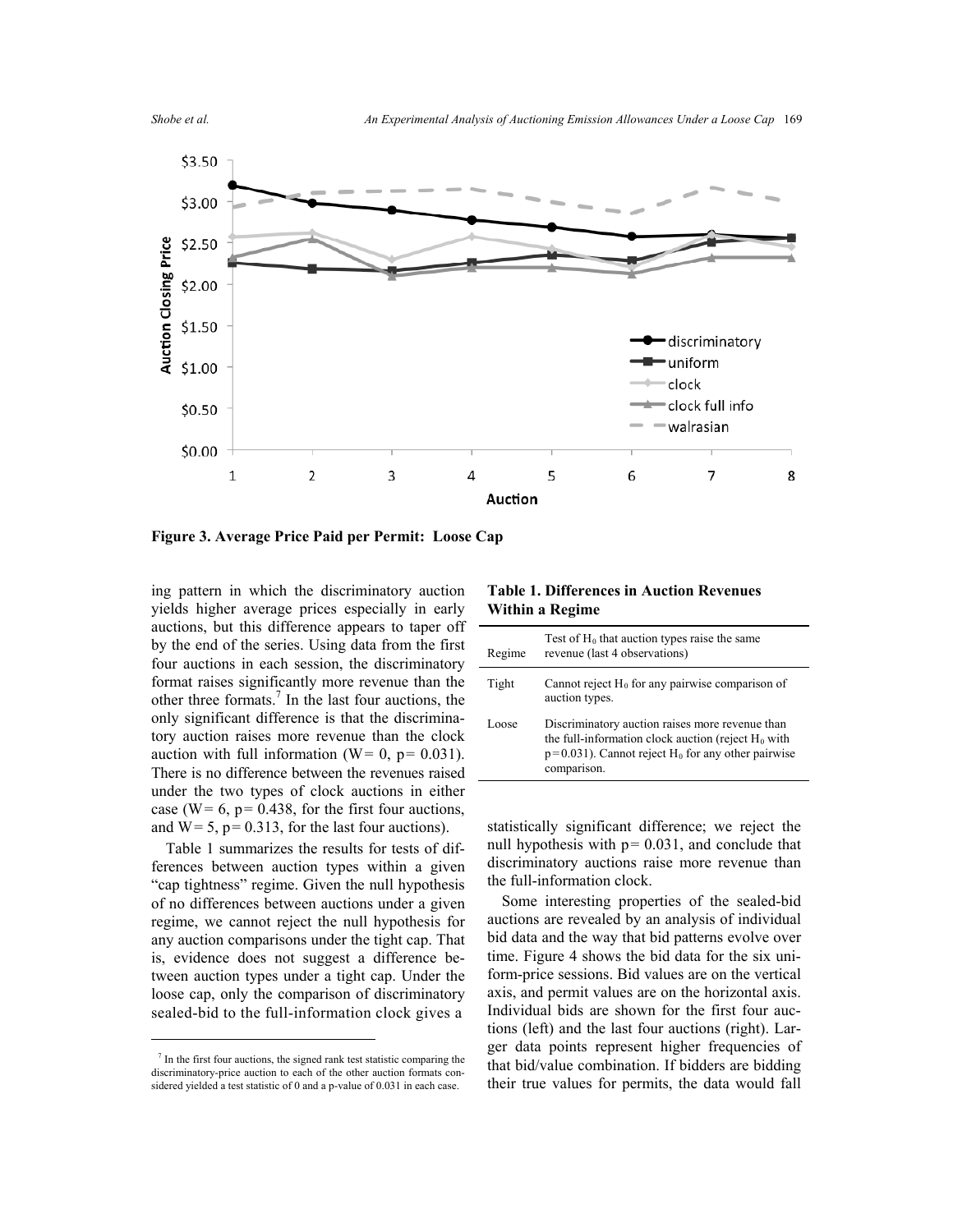

 $\overline{a}$ 

**Figure 4. Uniform Auction Individual Bids** 

along the 45 degree line through the origin. In both panels, there is a clear density of bids along the 45 degree line, showing that in uniform-price auctions, many bidders bid their true values. Also notable is the instance of many bids above the 45 degree line, particularly in the mid-value range, where bids are less likely to be marginal. There are few differences between the early and late bid distributions, indicating that bidding behavior is fairly consistent throughout the experimental sessions. In the final half, however, there is a slight increase in the density of bids at value, and a slight decline in bids at the reserve price for these uniform-price auctions.

 Figure 5 shows the bid data for the six discriminatory sessions for both the first four auctions (left) and the last four auctions (right). It is clear from comparing these figures with the comparable panels in Figure (4) that bidders implement different strategies in the two different auction formats. In the discriminatory auctions, there are far fewer bids on the 45 degree line, and the bids are more uniformly distributed between \$2 and \$3, the typical clearing price. In discriminatory, pay-as-bid auctions, bidders attempt to bid just above the market-clearing price for their higher-valued units in order to maximize the amount of surplus that they capture. The differences in bidding strategy between the two auction formats may account for the dynamic trend that we see in the loose cap data, where the discriminatory auction has higher average prices than the other auction types initially, but where over time the prices drop with successive auction rounds. It may take several auctions for bidders to "discover" the clearing price and bring down the average price paid per permit. This can be seen by comparing the bid scatter graph for the first 4 auctions with that of the final 4 auctions, as shown in Figure 5. In the early auctions, bids are more widely distributed between the reserve price and the bidders' values, but in the later sessions, as bidders learn more about the likely cut-off price, the bids tend to be more clustered in the \$2–\$3 range.

 Figure 6 depicts the proportion of the Walrasian revenue that was raised in the final four auctions of each session, with sessions grouped by auction format and tight cap versus loose cap environment. Similarly, the bars in Figure 7 show the efficiency proportions for the final four auctions in each session in both the loose cap and tight cap settings. Each bar represents a session, where the first session listed in each group was done with the first random number seed, etc. There are no clear differences among treatments or auction formats in terms of efficiency, with all values close to 100 percent. In contrast, revenue percentages all appear well below the Walrasian benchmark of 1, which was the expected result given the non-competitive nature of the experimental setting.<sup>8</sup> For the pooled data across auction types, the two-sample Wilcoxon rank sum test (W= 265 and  $p= 0.031$ ) allows us to reject, with better than 95 percent confidence, the null hypothesis that revenues are the same under a

<sup>&</sup>lt;sup>8</sup> In a series of experiments that we ran under more competitive conditions with 12 bidders and a tighter cap (equal to 70 percent of demand for permits at a zero price), we found revenues to be very close to Walrasian levels for uniform, discriminatory, and clock auction formats, with no systematic differences across auction types (Holt et al. 2007).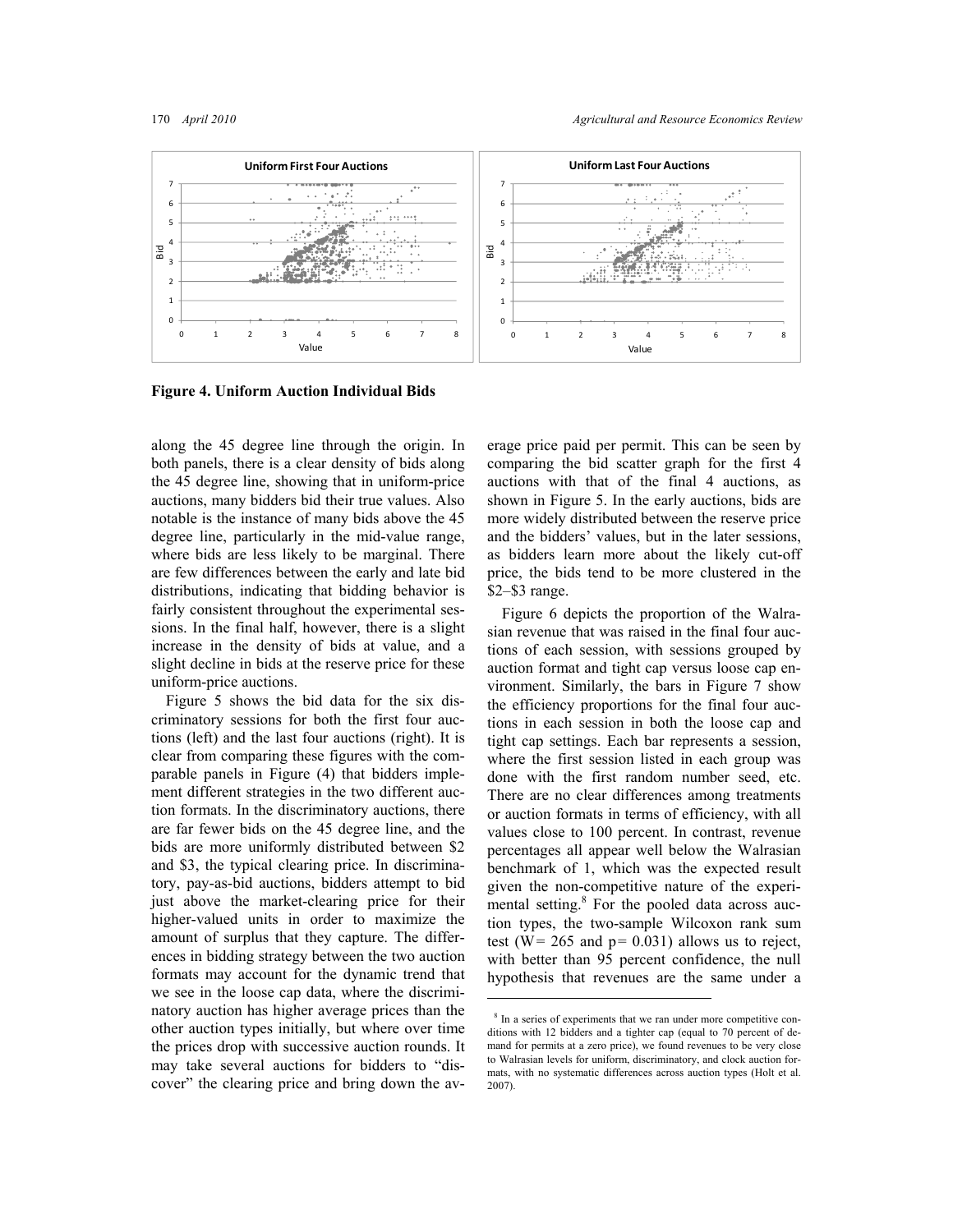



**Figure 5. Discriminatory Auction Individual Bids** 



■ Loose Cap  $\blacksquare$  Tight Cap

**Figure 6. Auction Revenue as a Proportion of Walrasian Revenue**

loose cap as under a tight cap. As expected, a tight cap results in more revenues than a loose cap.

 This effect is not consistent across auction types. Using the Wilcoxon rank sum test for differences in the proportion of Walrasian revenue raised between the tight and loose cap within each auction format, differences arise. Each session was an observation where the proportion of Walrasian revenue averaged across the last 4 auctions served as the measure for comparison. We are unable to reject the null hypothesis of no difference in the proportion of Walrasian revenue raised between the tight and loose cap environment for the discriminatory ( $W = 38$ ,  $p = 0.937$ ) and clock ( $W = 34$ ,  $p = 0.485$ ) auctions. However, we found that the uniform-price auction raised a larger proportion of Walrasian revenue in the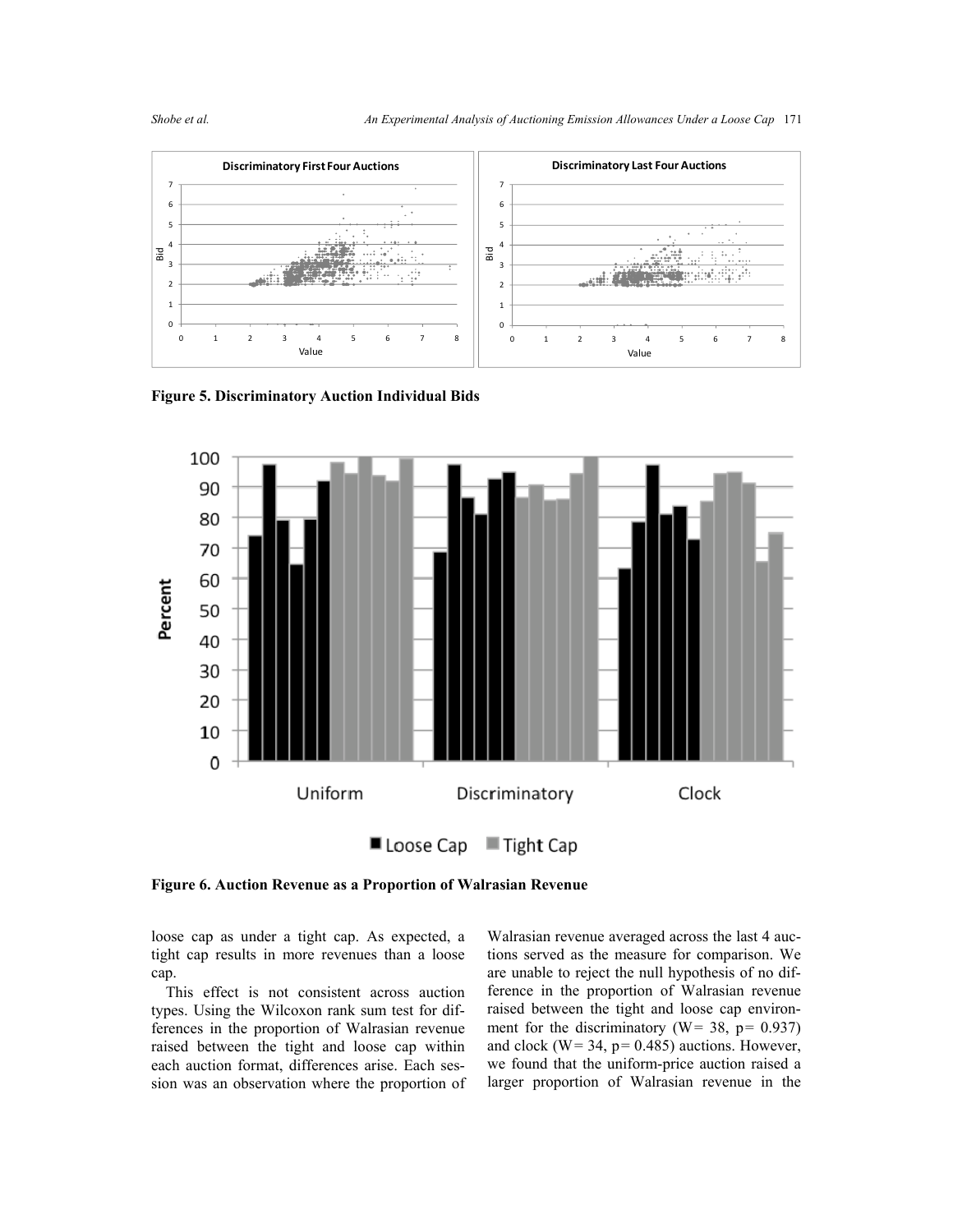

**Figure 7. Efficiency**

tight cap environment relative to the loose cap environment ( $W = 24$ ,  $p = 0.015$ ). The results are summarized in Table 2.

 It is well understood that a bidder in a uniformprice auction may have incentive to shade bids on marginal units in an effort to lower the clearing price on the bidder's infra-marginal bids. This depends on the bidder's assessment of the probability that a reduction in a bid will lower the clearing price and by how much. The gain from such a reduction would depend on the number of

**Table 2. Differences in Auction Performance Between Loose and Tight Caps** 

| <b>Auction Type</b>       | Result                                            |
|---------------------------|---------------------------------------------------|
| Pooled data               | Revenues greater with tight<br>cap ( $p=0.031$ )  |
| Discriminatory sealed-bid | No significant difference                         |
| Uniform sealed-bid        | Revenues greater under tight<br>cap ( $p=0.015$ ) |
| Clock                     | No significant difference                         |

winning bids (with bids close to the expected closing price) that the bidder will have—the more the accepted bids, the greater will be the value of any price reduction resulting from shading bids on marginal units. Earlier studies that have investigated the exercise of market power explicitly controlled market power and made the extent of this power known to subjects by providing detailed information about the market structure. In our experiments, the extent of market power depends on random elements and is difficult for the bidders to evaluate.

 If the bidders were acting on a correct assessment of their market power, then we would expect that any such bid shading would be positively associated with the size of the expected price movement and the expected number of winning bids. It seems reasonable to expect, then, that we would see bids falling further below their actual value for those allowances close to the closing price, and that users needing more allowances would tend to shade more than those needing fewer allowances.

 Figure 8 shows the bid-to-value ratios broken into allowance value ranges. Bids are separated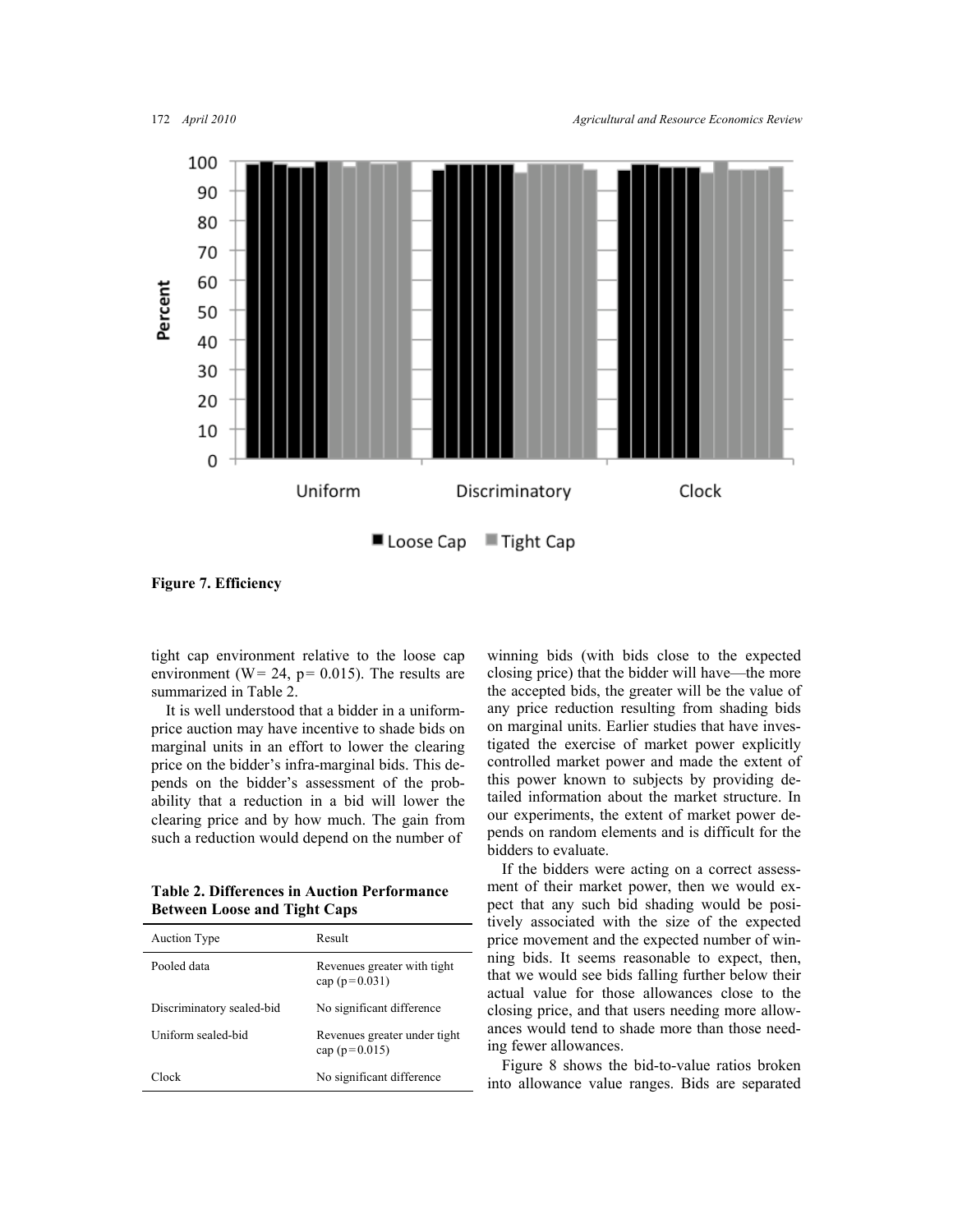

**Figure 8. Bid-to-Value Ratios for Uniform Price Auction** 

by tightness regime and by users with high and low need for allowances in production. It is consistent with the demand reduction hypothesis that, in each value range, the average bid-to-value ratio is lower with a loose cap than with a tight cap. This is true for both low users and high users. However, under the demand reduction hypothesis just described, we might also expect to see greater bid reductions for allowances with values in the \$3 to \$4 range, since these are the marginally profitable allowances, and this effect should be greater for users needing high numbers of allowances than for those needing low numbers of allowances because there are more infra-marginal units on which to benefit from a reduced price. This second expectation about bid shading is not evident in Figure 8. There does not appear to be a significantly greater difference in bid-to-value ratios in the \$3 to \$4 range than in other value ranges. Exploring the bidding behaviors that lead to the lower prices for uniform-price auctions under a loose cap would seem to be a fruitful area for future research.

The results reported here contrast with those

reported in Smith (1967). Smith found that seller revenues were higher in a uniform-price auction than in discriminatory auctions in settings with moderate numbers of rejected bids, and that this difference is not apparent with high numbers of rejected bids. While these were multi-unit auctions, they are not directly comparable to our results since bidders were allowed to submit only two bids; our design allowed bidders to submit any number of bids for blocks of allowances. Moreover, in Smith's experiments, about a third (8 of 26) of the bids would be rejected even in the treatment with the fewest number of rejected bids—a considerably more competitive environment than the "loose cap" treatment tested in our experiments. As we have already argued, our less competitive set-up is more consistent with what has been observed in the early stages of emission trading regimes "in the wild." Furthermore, the Smith experiment was done in an environment that was motivated by the Treasury bill auctions, in which the prize values to bidders were identical for all units and were randomly determined, i.e., a random common value. The experiments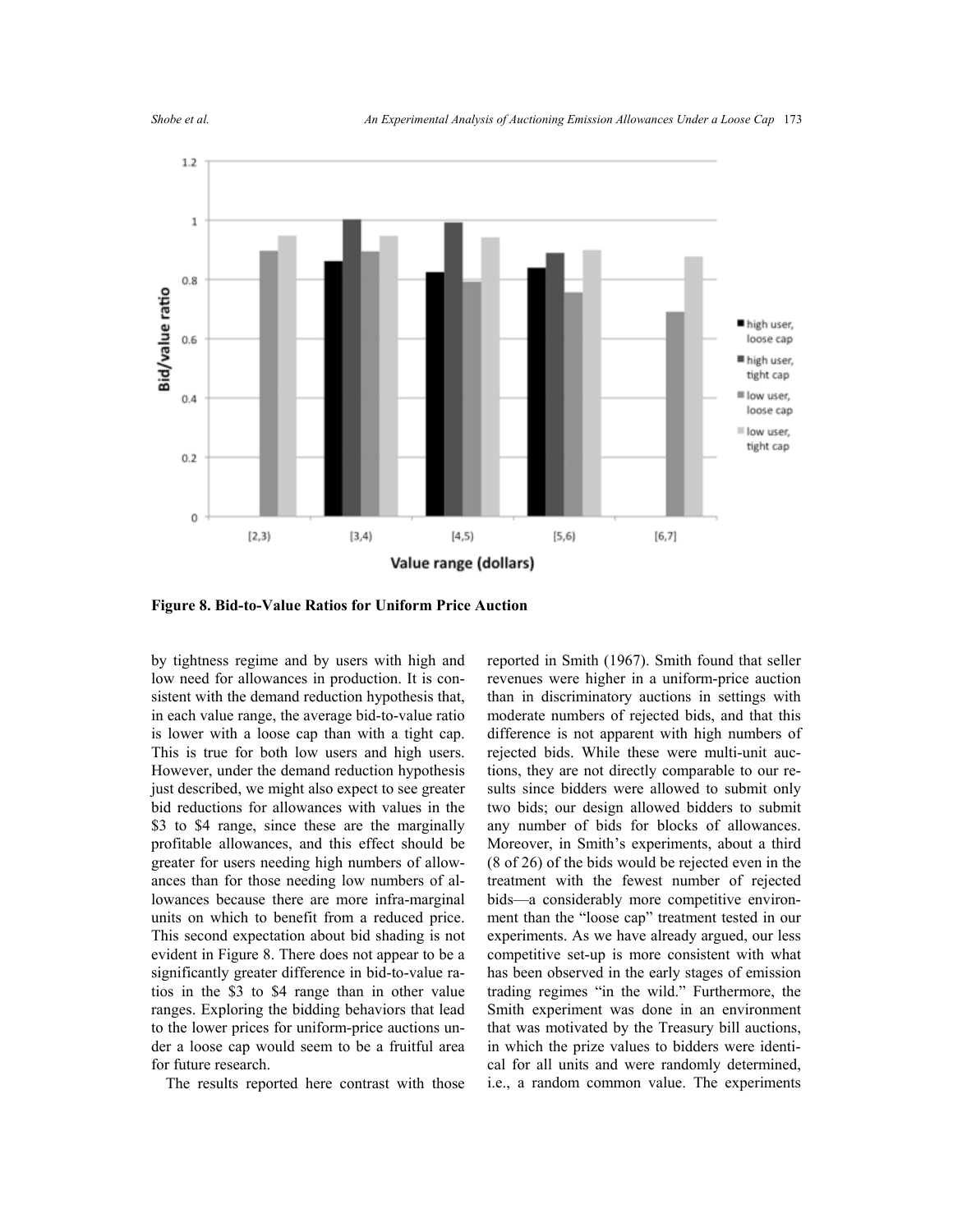reported in this paper implement a private value setting to emphasize the private nature of information about pollution control costs.

#### **Conclusion**

The initial allocation of emission allowances in a cap-and-trade program is one of the most contentious issues surrounding this form of environmental regulation. Increasingly, policymakers are turning to the sale of emission allowances as the desired approach for distributing some or all of the allowances created by a cap-and-trade program, and to auctions as the best approach for structuring that initial sale. Given the substantial value of emission allowances associated with future cap-and-trade programs, particularly those designed to reduce emissions of greenhouse gases, finding the most efficient auction method and a way to capture the full market value of that newly created public asset is of keen interest to government officials. In addition, federal legislation to establish cap-and-trade programs for  $CO<sub>2</sub>$  in the United States and the current proposal for phase III of the EU ETS envision using a portion of the revenue from an allowance auction to promote carbon-free technologies and energy efficiency in an effort to ease the transition to a world with lower  $CO<sub>2</sub>$  emissions. In order to be able to fund these efforts to the greatest extent possible, policymakers are keenly interested in having an auction design that will lessen opportunities for collusion and allow allowances to be sold at their full market value.

 Past research suggests that the amount of revenue raised in different auction formats could depend on the amount of excess demand in the allowance market; and, given the prominence of relatively loose caps in the early years of past and existing cap-and-trade programs, it is important to test the efficacy of different auction types. We use laboratory experiments to test the performance of four auction types in the presence of a loose cap, including uniform single-round, discriminatory single-round, clock, and clock with excess demand information.

 We find that, with a loose cap, all of the auction formats investigated yield a nearly 100 percent efficient allocation of permits. As expected, for all auction types the amount of revenue raised in the auction appears to be less than revenue raised with a tight cap. Given a loose cap, auction type does affect revenues. Discriminatory auctions yielded higher revenues than sealed-bid uniform-price or the clock auction designs. However, the differences among the different auction types eroded over time during a particular auction session. The convergence of results is consistent with learning and price discovery affecting the bids of participants in discriminatory auctions. Bidders in discriminatory-price auctions appear to be more successful in later rounds at pegging their bids to the expected market price. This suggests that the advantage of the discriminatoryprice auction would likely not persist in a regime of regular greenhouse gas auctions.

 Our experiments did not include an opportunity to bank allowances for use in future periods. The opportunity to bank allowances would support the price of allowances and attenuate the impact of the loose cap. The extent to which banking would alter the performance of auctions under a loose cap may be a fruitful area for future research.

#### **References**

- Burtraw, D. 2000. "Innovation Under the Tradable Sulfur Dioxide Emission Permits Programme in the U.S. Electricity Sector." Resources for the Future Discussion Paper No. 00- 38, Resources for the Future, Washington, D.C.
- Burtraw, D., D.A. Evans, A. Krupnick, K. Palmer, and R. Toth. 2005. "Economics of Pollution Trading for  $SO_2$  and NOx." *Annual Review of Environment and Resources* 30: 253–289.
- Burtraw, D., J. Goeree, C. Holt, E. Myers, K. Palmer, and W. Shobe. 2009. "Collusion in Auctions for Emissions Permits: An Experimental Analysis." *Journal of Policy Analysis and Management* 28(4): 672–691.
- California Air Resources Board. 2008. "Climate Change Proposed Scoping Plan: A Framework for Change." Available at http://www.arb.ca.gov/cc/scopingplan/document/psp.pdf (accessed March 29, 2010).
- Carlson, C., D. Burtraw, M. Cropper, and K. Palmer. 2000. "SO<sub>2</sub> Control by Electric Utilities: What Are the Gains from Trade?" *Journal of Political Economy* 108(6): 1292– 1326.
- Ellerman, A.D., and B.K. Buchner. 2007. "The European Union Emissions Trading Scheme: Origins, Allocation, and Early Results." *Review of Environmental Economics and Policy* 1(1): 66–87.
- Ellerman, A.D., P.L. Joskow, R. Schmalensee, E.M. Bailey, and P.K. Monteiro. 2000. *Markets for Clean Air: The U.S. Acid Rain Program*. New York: Cambridge University Press.